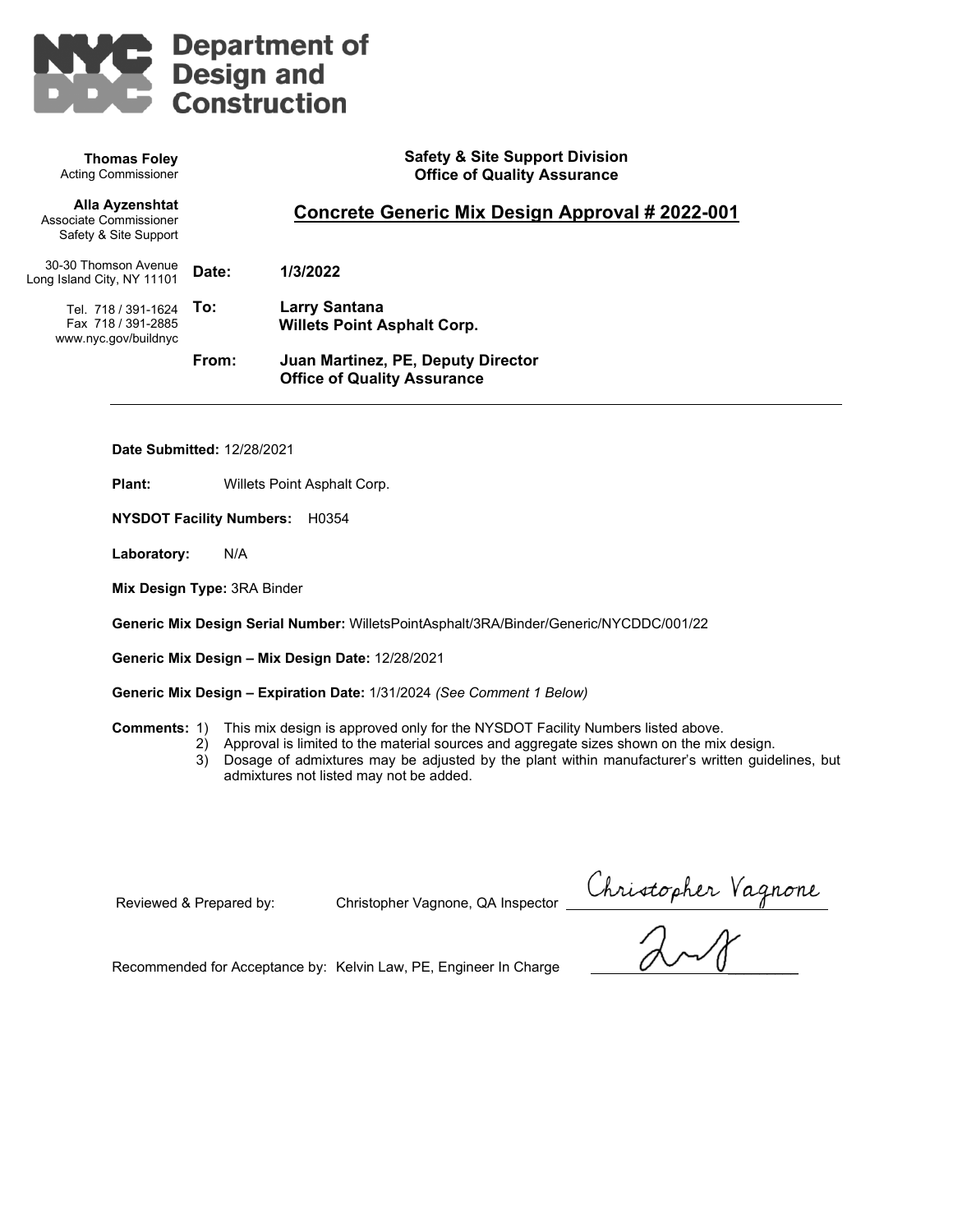

**ASPHALT JOB MIX FORMULA SHEET - 3 RA BINDER MIX**

|                  | <b>PLANT NAME:</b>                                                                                                |                                                                       |                 | <b>WILLETS POINT ASPHALT CORP</b>           |         |                               |                                                      | MIX DESIGN DATE:           |               | 12/28/2021                                                                                                                                                        |                                                                        |                                         |                |
|------------------|-------------------------------------------------------------------------------------------------------------------|-----------------------------------------------------------------------|-----------------|---------------------------------------------|---------|-------------------------------|------------------------------------------------------|----------------------------|---------------|-------------------------------------------------------------------------------------------------------------------------------------------------------------------|------------------------------------------------------------------------|-----------------------------------------|----------------|
|                  |                                                                                                                   | <b>NYSDOT FACILITY #:</b>                                             | <b>H0354</b>    |                                             |         |                               |                                                      | PREPARED BY:               |               | <b>LARRY SANTANA</b>                                                                                                                                              |                                                                        |                                         |                |
|                  |                                                                                                                   | <b>PLANT ADDRESS:</b>                                                 | <b>FLUSHING</b> |                                             |         |                               |                                                      | COMPANY:                   |               |                                                                                                                                                                   | <b>WILLETS POINT ASPHALT CORP</b>                                      |                                         |                |
|                  |                                                                                                                   |                                                                       | <b>NEW YORK</b> |                                             |         |                               |                                                      | PLANT QC MGR:              |               | <b>LARRY SANTANA</b>                                                                                                                                              |                                                                        |                                         |                |
|                  |                                                                                                                   | Item                                                                  |                 | Supplier / Quarry                           |         | <b>NYSDOT</b><br>Source       | High<br>Friction                                     | Agg.<br>Blend %            | Mix %         | Lbs / Ton                                                                                                                                                         |                                                                        |                                         |                |
|                  |                                                                                                                   |                                                                       |                 |                                             |         |                               |                                                      |                            | 0.0%          | 0                                                                                                                                                                 |                                                                        |                                         |                |
|                  | #57 Stone                                                                                                         |                                                                       |                 | Tilcon, Mt Hope, NJ                         |         | $8-32R$                       | Yes                                                  | 43.0%                      | 41.8%         | 837                                                                                                                                                               |                                                                        |                                         |                |
| #8 Stone         |                                                                                                                   |                                                                       |                 | Tilcon, Mt Hope, NJ                         |         | 8-32R                         | Yes                                                  | 13.0%                      | 12.6%         | 253                                                                                                                                                               |                                                                        |                                         |                |
|                  |                                                                                                                   |                                                                       |                 |                                             |         |                               |                                                      |                            | 0.0%          | 0                                                                                                                                                                 |                                                                        |                                         |                |
|                  | <b>Manuf. Sand</b>                                                                                                |                                                                       |                 | Tilcon, Mt Hope, NJ                         |         | 8-32R                         | N/A                                                  | 0.0%                       | 0.0%          | 0                                                                                                                                                                 |                                                                        |                                         |                |
| RAP <sub>1</sub> | Manuf. Sand                                                                                                       |                                                                       |                 | Tilcon, Mt Hope, NJ                         |         | 8-32R                         | N/A                                                  | 14.0%                      | 13.6%         | 272                                                                                                                                                               |                                                                        |                                         |                |
|                  |                                                                                                                   |                                                                       |                 | Willets Pt. Asphalt Corp.<br>RAP % Asphalt: | 6.2%    | N/A                           | Yes                                                  | 30.0%<br><b>RAP AC</b>     | 29.2%<br>1.8% | 584<br>36                                                                                                                                                         |                                                                        |                                         |                |
|                  |                                                                                                                   | All RAP to be from Municipal Sources - Aggregates from State Quarries |                 |                                             |         |                               |                                                      | RAP Aggregate              | 27.4%         | 548                                                                                                                                                               |                                                                        |                                         |                |
|                  |                                                                                                                   |                                                                       |                 |                                             |         | N/A                           |                                                      |                            | 0.0%          | 0                                                                                                                                                                 |                                                                        |                                         |                |
|                  |                                                                                                                   |                                                                       |                 | RAP % Asphalt:                              | 0.0%    |                               |                                                      | <b>RAP AC</b>              | 0.0%          | 0                                                                                                                                                                 |                                                                        |                                         |                |
|                  |                                                                                                                   | All RAP to be from Municipal Sources - Aggregates from State Quarries |                 |                                             |         |                               |                                                      | RAP Aggregate              | 0.0%          | 0                                                                                                                                                                 |                                                                        |                                         |                |
|                  | Virgin Asphalt                                                                                                    |                                                                       | Grade:          |                                             | PG64-22 | SG $(G_b)$ :                  | 1.034                                                |                            | 2.7%          | 54                                                                                                                                                                |                                                                        |                                         |                |
|                  |                                                                                                                   | Total Asphalt Content (P <sub>h</sub> ):                              |                 |                                             |         |                               |                                                      |                            | 4.5%          | 90                                                                                                                                                                |                                                                        |                                         |                |
|                  |                                                                                                                   |                                                                       |                 |                                             |         |                               |                                                      | 100.0%                     | 100.0%        | 2,000                                                                                                                                                             |                                                                        | QA&CS APPROVAL STAMP                    |                |
|                  | WilletsPointAsphalt/3RA/Binder/Generic/NYCDDC/001/22 Expires: 1/31/2024<br>1"<br>$1 - 1/2"$<br>3/4"<br>Sieve Size |                                                                       |                 |                                             |         |                               | <b>OA&amp;CS SERIAL NUMBER &amp; EXPIRATION DATE</b> |                            |               |                                                                                                                                                                   |                                                                        |                                         |                |
|                  |                                                                                                                   |                                                                       |                 |                                             |         | 1/2"                          | 1/4"                                                 | 1/8"                       | # 20          | #40                                                                                                                                                               | #80                                                                    | # 200                                   | P <sub>h</sub> |
|                  |                                                                                                                   | <b>Specification Limits</b>                                           | 100-100         | 95-100                                      | 74-93   | 58-73                         | 38-53                                                | 26-40                      | $9 - 23$      | $4 - 18$                                                                                                                                                          | $3 - 13$                                                               | $2 - 6$                                 | 4-6            |
|                  | <b>JMF Target</b>                                                                                                 |                                                                       | 100             | 100                                         | 84      | 67                            | 41                                                   | 28                         | 14            | 10                                                                                                                                                                | 7                                                                      | 4                                       | 4.5            |
|                  | <b>JMF Range</b>                                                                                                  |                                                                       | 100-100         | 100-100                                     | 79-89   | 62-72                         | 38-46                                                | 26-32                      | $10 - 18$     | $6 - 14$                                                                                                                                                          | $4 - 10$                                                               | $2 - 6$                                 | $4 - 5.2$      |
|                  | 100<br>90                                                                                                         | <b>APPROVED</b><br><del>NYCDDC QA</del>                               |                 | <b>Project ID: Generic</b>                  |         |                               |                                                      |                            |               |                                                                                                                                                                   |                                                                        |                                         |                |
|                  | 80<br>70                                                                                                          | Date: 1/3/2022                                                        |                 | Log Number: 2022-001                        |         |                               |                                                      |                            |               | I certify that this mix design meets all DDC specifications<br>and that all RAP used is from municipal sources, with<br>aggregates from NYSDOT approved quarries. | <b>Plant QC Manager's Certification</b>                                |                                         |                |
|                  | 60                                                                                                                | <u> Reviewer: C\</u>                                                  |                 |                                             |         |                               |                                                      |                            |               |                                                                                                                                                                   | Larry Santana                                                          |                                         |                |
| Percent Passing  | 50                                                                                                                |                                                                       |                 |                                             |         |                               |                                                      |                            |               |                                                                                                                                                                   | Signature of Plant QC Manager<br><b>Preparer's Certification</b>       |                                         |                |
|                  | 40                                                                                                                |                                                                       |                 |                                             |         |                               |                                                      |                            |               | I certify that this mix design meets all NYC DDC                                                                                                                  | specifications.                                                        |                                         |                |
|                  | 30                                                                                                                |                                                                       |                 |                                             |         |                               |                                                      |                            |               |                                                                                                                                                                   |                                                                        |                                         |                |
|                  |                                                                                                                   |                                                                       |                 |                                             |         |                               |                                                      |                            |               |                                                                                                                                                                   |                                                                        |                                         |                |
|                  | 20                                                                                                                |                                                                       |                 |                                             |         |                               |                                                      |                            |               |                                                                                                                                                                   | Larry Santana                                                          |                                         |                |
|                  | 10<br>0                                                                                                           |                                                                       |                 |                                             |         |                               |                                                      |                            |               |                                                                                                                                                                   | Signature of Preparer / NYS PE<br>If Prepared by 3rd Party Laboratory, |                                         |                |
|                  |                                                                                                                   | #200                                                                  | #80             | #40                                         | # 20    |                               | 1/8"<br><b>US Standard Sieve Sizes</b>               | 1/4"                       | $1/2$ "       | 3/4"                                                                                                                                                              |                                                                        | 1"                                      | $1 - 1/2"$     |
|                  |                                                                                                                   | $-\Leftrightarrow$ - Specification High Limit                         |                 |                                             |         | - - - Specification Low Limit |                                                      | <b>Solution</b> JMF Target |               | <b>- → -</b> JMF High Limit                                                                                                                                       |                                                                        | <b>-  <del>■ -</del> J</b> MF Low Limit |                |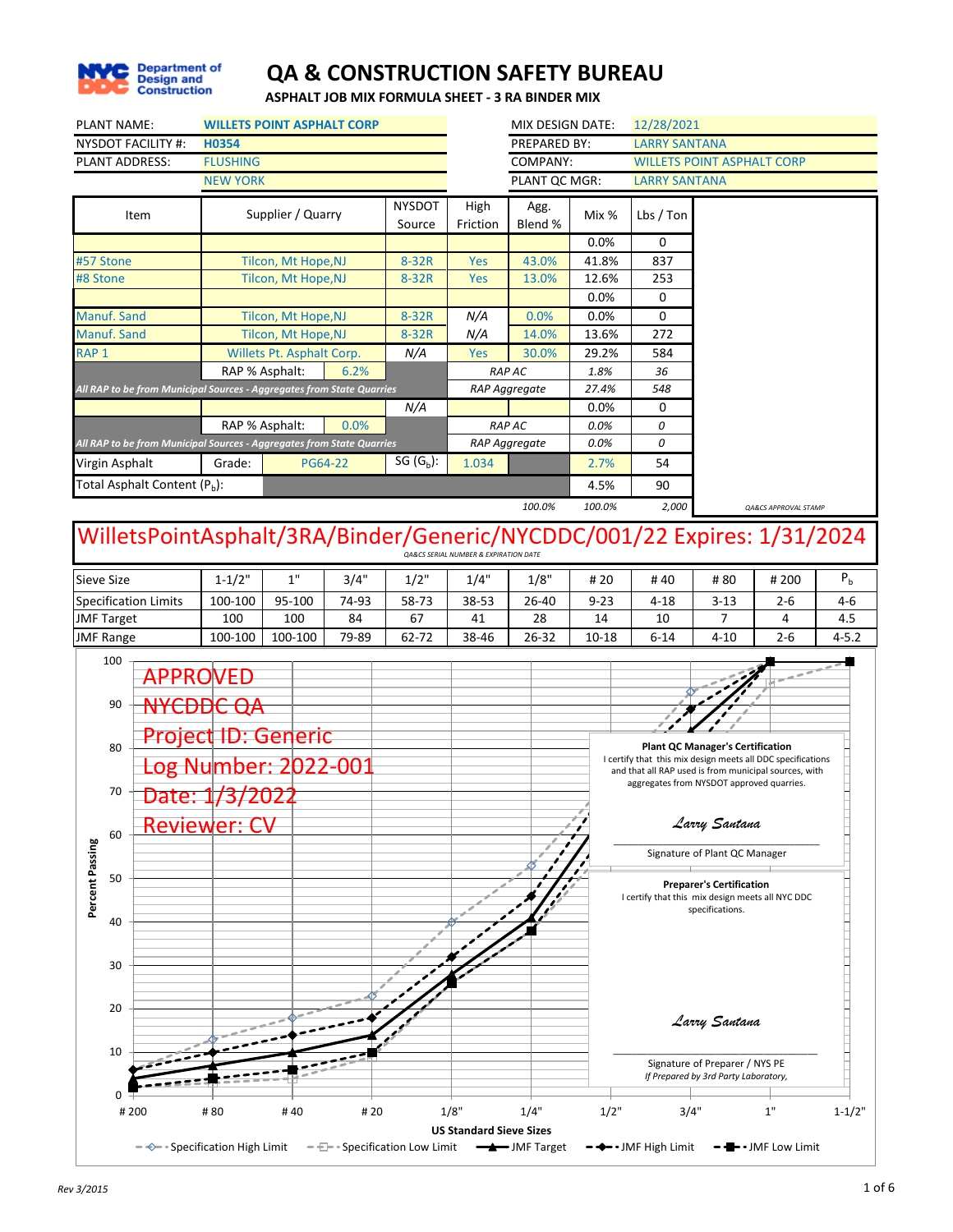

**AGGREGATE SPECIFIC GRAVITY & COMBINED GRADATION WORKSHEET - 3 RA BINDER MIX**

PLANT NAME: WILLETS POINT ASPHALT CORP NYSDOT FACILITY #: H0354 MIX DESIGN DATE: 12/28/2021

NYSDOT FACILITY #:

|        |                       |          |        |           |        |          |        | <b>Average Bin Gradations</b> |        |             |                  |             |        |                  |        |          |
|--------|-----------------------|----------|--------|-----------|--------|----------|--------|-------------------------------|--------|-------------|------------------|-------------|--------|------------------|--------|----------|
|        |                       | Not Used |        | #57 Stone |        | #8 Stone |        | Not Used                      |        | Manuf. Sand |                  | Manuf. Sand |        | RAP <sub>1</sub> |        | Not Used |
| Sieve  | % Ret.                | % Pass   | % Ret. | % Pass    | % Ret. | % Pass   | % Ret. | % Pass                        | % Ret. | % Pass      | % Ret.           | % Pass      | % Ret. | % Pass           | % Ret. | % Pass   |
| 1.5"   |                       | 100.0    | 0.0    | 100.0     | 0.0    | 100.0    |        | 100.0                         | 0.0    | 100.0       | 0.0 <sub>1</sub> | 100.0       | 0.0    | 100.0            |        | 100.0    |
| 1"     |                       | 100.0    | 0.0    | 100.0     | 0.0    | 100.0    |        | 100.0                         | 0.0    | 100.0       | 0.0 <sub>1</sub> | 100.0       | 0.0    | 100.0            |        | 100.0    |
| 3/4"   |                       | 100.0    | 36.2   | 63.8      | 0.0    | 100.0    |        | 100.0                         | 0.0    | 100.0       | 0.0              | 100.0       | 0.0    | 100.0            |        | 100.0    |
| 1/2"   |                       | 100.0    | 40.0   | 23.8      | 2.1    | 97.9     |        | 100.0                         | 0.0    | 100.0       | 0.0 <sub>1</sub> | 100.0       | 0.0    | 100.0            |        | 100.0    |
| 1/4"   |                       | 100.0    | 21.5   | 2.3       | 66.5   | 31.4     |        | 100.0                         | 0.0    | 100.0       | 0.0              | 100.0       | 28.2   | 71.8             |        | 100.0    |
| 1/8"   |                       | 100.0    | 2.3    | 0.0       | 27.5   | 3.9      |        | 100.0                         | 0.0    | 100.0       | 11.1             | 88.9        | 22.2   | 49.6             |        | 100.0    |
| #20    |                       | 100.0    | 0.0    | 0.0       | 3.9    | 0.0      |        | 100.0                         | 0.0    | 100.0       | 45.5             | 43.4        | 25.0   | 24.6             |        | 100.0    |
| #40    |                       | 100.0    | 0.0    | 0.0       | 0.0    | 0.0      |        | 100.0                         | 0.0    | 100.0       | 13.5             | 29.9        | 4.8    | 19.8             |        | 100.0    |
| #80    |                       | 100.0    | 0.0    | 0.0       | 0.0    | 0.0      |        | 100.0                         | 0.0    | 100.0       | 13.0             | 16.9        | 3.2    | 16.6             |        | 100.0    |
| #200   |                       | 100.0    | 0.0    | 0.0       | 0.0    | 0.0      |        | 100.0                         | 0.0    | 100.0       | 12.0             | 4.9         | 5.2    | 11.4             |        | 100.0    |
| Pan    |                       |          | 0.0    |           | 0.0    |          |        |                               | 0.0    |             | 4.9              |             | 11.4   |                  |        |          |
| Totals | 0.0<br>100.0<br>100.0 |          |        |           |        |          |        |                               |        |             | 100.0            |             | 100.0  |                  | 0.0    |          |

| Stockpiles Sampled By:       | D. JANIK | Date Sampled: | 12/20/2021 |
|------------------------------|----------|---------------|------------|
|                              |          |               |            |
| <b>Gradation Technician:</b> | D. JANIK | Date Tested:  | 12/20/2021 |

#### *Discard portion of sample that passes the 1/4 sieve.* **Coarse Aggregate Specific Gravity per ASTM C127**

*Only Perform this test if aggregate is 10% or more coarse (less than 90% passing the 1/4" sieve)*

|                       | Not Used       | #57 Stone  | #8 Stone | Not Used  | Manuf. Sand    | Manuf. Sand    | RAP <sub>1</sub> | Not Used       |
|-----------------------|----------------|------------|----------|-----------|----------------|----------------|------------------|----------------|
| % Coarse Agg.         | $---$          | 97.7%      | 68.6%    | $\cdots$  | 0.0%           | 0.0%           | 28.2%            | $\cdots$       |
| <b>Test Required?</b> | N <sub>O</sub> | <b>YES</b> | YES      | <b>NO</b> | N <sub>O</sub> | N <sub>O</sub> | <b>YES</b>       | N <sub>O</sub> |
| A) Wt. in Air         |                | 2644.0     | 2636.8   |           |                |                | 1020.0           |                |
| B) Wt. SSD            |                | 2660.1     | 2658.0   |           |                |                | 1027.0           |                |
| C) Wt. in Water       |                | 1680.9     | 1674.0   |           |                |                | 641.5            |                |
| $G_{sb}$ (A/(B-C)     | $\cdots$       | 2.700      | 2.680    | $\cdots$  | $\cdots$       | $---$          | 2.646            | $---$          |
| $G_{sa}$ (A/(A-C)     | $\cdots$       | 2.745      | 2.739    | $\cdots$  | $\cdots$       | $---$          | 2.695            | $--$           |

#### **Fine Aggregate Specific Gravity per ASTM C128**

*Only Perform this test if 10% or more passes the 1/4" Sieve. Discard portion of sample that does not pass the #4 sieve.* 

|                                  | Not Used | #57 Stone | #8 Stone   | Not Used | Manuf. Sand | Manuf, Sand | RAP <sub>1</sub> | Not Used |
|----------------------------------|----------|-----------|------------|----------|-------------|-------------|------------------|----------|
| % Fine Agg.                      | ---      | 2.3%      | 31.4%      | $---$    | 100.0%      | 100.0%      | 71.8%            | $---$    |
| Test Required?                   | NO.      | NO.       | <b>YES</b> | NO.      | <b>YES</b>  | <b>YES</b>  | <b>YES</b>       | NO.      |
| A) Wt. in Air                    |          | 0.0       | 2636.8     |          | 495.1       | 495.1       | 1020.0           |          |
| B) Wt. Flask + Water             |          | 0.0       | 0.0        |          | 681.0       | 681.0       | 0.0              |          |
| C) Wt. Flask + Water<br>+ Sample |          | 0.0       | 1674.0     |          | 992.2       | 992.2       | 641.5            |          |
| S) Wt. SSD                       |          | 0.0       | 2658.0     |          | 497.6       | 497.6       | 1027.0           |          |
| $G_{sb}$ (A/(B+S-C)              | ---      | ---       | 2.680      | $\cdots$ | 2.656       | 2.656       | 2.646            | ---      |
| $G_{sa}$ (A/(B+A-C)              | ---      | ---       | 2.739      | $\cdots$ | 2.692       | 2.692       | 2.695            | ---      |

**Combined Aggregate Specific Gravity**

|                          | Not Used | #57 Stone | #8 Stone | Not Used | Manuf. Sand | Manuf. Sand | RAP <sub>1</sub> | Not Used                 |
|--------------------------|----------|-----------|----------|----------|-------------|-------------|------------------|--------------------------|
| Combined G <sub>sh</sub> | $\cdots$ | 2.700     | 2.680    | $---$    | 2.656       | 2.656       | 2.646            | $\hspace{0.05cm} \ldots$ |
| Combined G <sub>sa</sub> | $---$    | 2.745     | 2.739    | $---$    | 2.692       | 2.692       | 2.695            | $---$                    |

S. G. Technician:

D. JANIK Date Tested: 2/20/2021

#### **Combined Average Gradations, % Passing**

|                             |              |         |        | -     |       |           | -     |          |          |          |         |
|-----------------------------|--------------|---------|--------|-------|-------|-----------|-------|----------|----------|----------|---------|
| Bin                         | Agg<br>Blend | 1.5"    | 1"     | 3/4"  | 1/2"  | 1/4"      | 1/8"  | #20      | #40      | #80      | #200    |
| Not Used                    | 0.0%         | 0.0     | 0.0    | 0.0   | 0.0   | 0.0       | 0.0   | 0.0      | 0.0      | 0.0      | 0.0     |
| #57 Stone                   | 43.0%        | 43.0    | 43.0   | 27.4  | 10.2  | 1.0       | 0.0   | 0.0      | 0.0      | 0.0      | 0.0     |
| #8 Stone                    | 13.0%        | 13.0    | 13.0   | 13.0  | 12.7  | 4.1       | 0.5   | 0.0      | 0.0      | 0.0      | 0.0     |
| Not Used                    | 0.0%         | 0.0     | 0.0    | 0.0   | 0.0   | 0.0       | 0.0   | 0.0      | 0.0      | 0.0      | 0.0     |
| Manuf. Sand                 | 0.0%         | 0.0     | 0.0    | 0.0   | 0.0   | 0.0       | 0.0   | 0.0      | 0.0      | 0.0      | 0.0     |
| Manuf, Sand                 | 14.0%        | 14.0    | 14.0   | 14.0  | 14.0  | 14.0      | 12.4  | 6.1      | 4.2      | 2.4      | 0.7     |
| RAP <sub>1</sub>            | 30.0%        | 30.0    | 30.0   | 30.0  | 30.0  | 21.5      | 14.9  | 7.4      | 5.9      | 5.0      | 3.4     |
| Not Used                    | 0.0%         | 0.0     | 0.0    | 0.0   | 0.0   | 0.0       | 0.0   | 0.0      | 0.0      | 0.0      | 0.0     |
| Total                       | 100.0%       | 100.0   | 100.0  | 84.4  | 67.0  | 40.6      | 27.8  | 13.5     | 10.1     | 7.3      | 4.1     |
| <b>Specification Limits</b> |              | 100-100 | 95-100 | 74-93 | 58-73 | $38 - 53$ | 26-40 | $9 - 23$ | $4 - 18$ | $3 - 13$ | $2 - 6$ |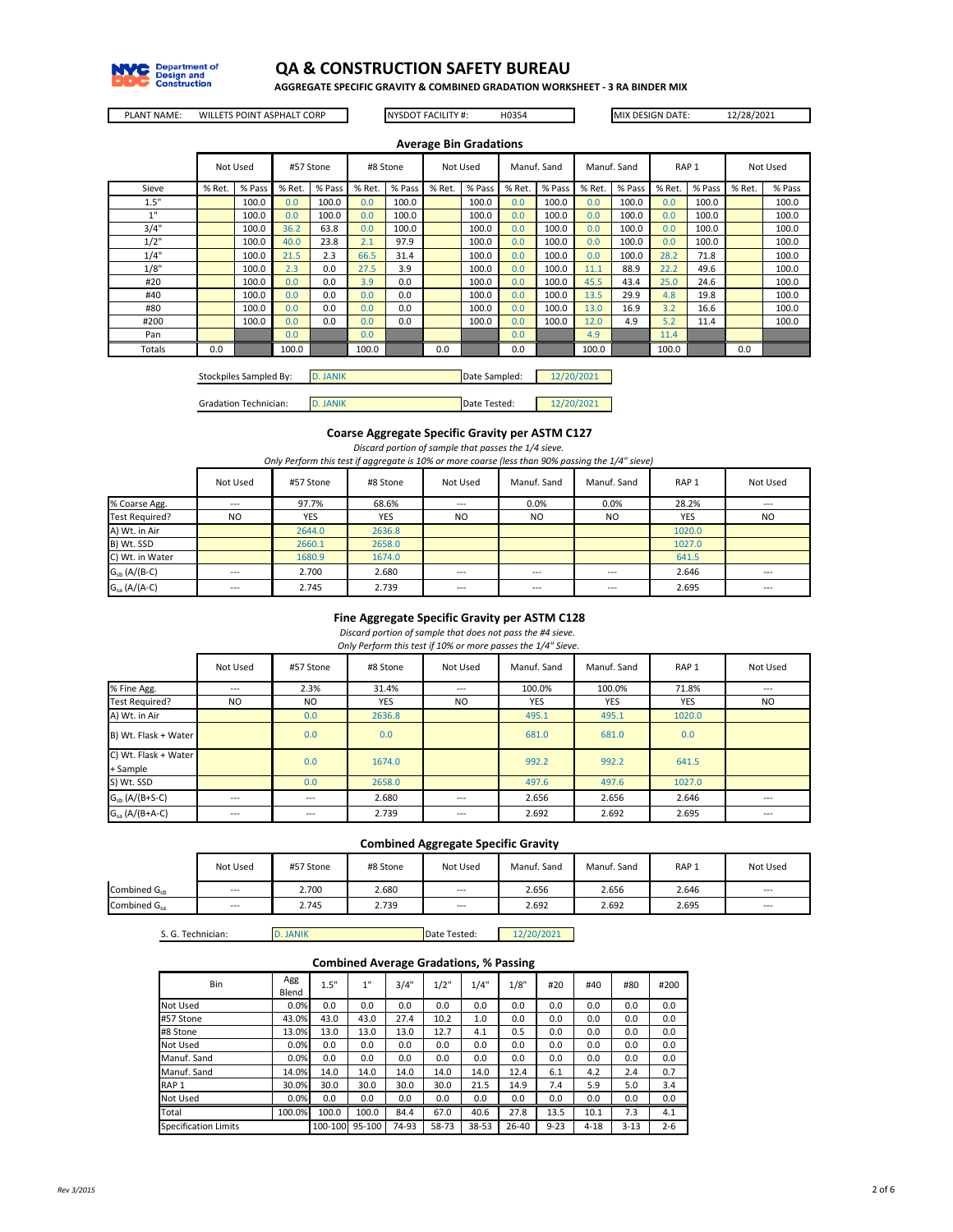

Not Used Virgin Asphalt Total Mix

## **QA & CONSTRUCTION SAFETY BUREAU**

**ASPHALT TRIAL GRADATION WORKSHEET - 3 RA BINDER MIX**

×

J,

| <b>WILLETS POINT ASPHALT CORP</b><br><b>PLANT NAME:</b> |                     |                        |              |                | <b>NYSDOT FACILITY #:</b> |      |     | H0354 |       |                                          |       | MIX DESIGN DATE: |      | 12/28/2021 |      |      |        |
|---------------------------------------------------------|---------------------|------------------------|--------------|----------------|---------------------------|------|-----|-------|-------|------------------------------------------|-------|------------------|------|------------|------|------|--------|
| <b>BATCH 1</b>                                          |                     | Batch P <sub>h</sub> : | 3.5%         |                |                           |      |     |       |       |                                          |       |                  |      |            |      |      |        |
|                                                         | <b>Batch Grams:</b> |                        | 1280.0       |                |                           |      |     |       |       | Batch Weights, Retained on Sieve - Grams |       |                  |      |            |      |      |        |
| Bin                                                     |                     | Agg.<br>Blend          | Mix<br>Blend | Batch<br>Grams | Asph.<br>Grams            | 1.5" | 1"  | 3/4"  | 1/2"  | 1/4"                                     | 1/8"  | #20              | #40  | #80        | #200 | Pan  |        |
| Not Used                                                |                     | 0.0%                   | 0.0%         | 0.0            |                           | 0.0  | 0.0 | 0.0   | 0.0   | 0.0                                      | 0.0   | 0.0              | 0.0  | 0.0        | 0.0  | 0.0  | 0.0    |
| #57 Stone                                               |                     | 43.0%                  | 41.5%        | 531.1          |                           | 0.0  | 0.0 | 192.3 | 212.5 | 114.2                                    | 12.2  | 0.0              | 0.0  | 0.0        | 0.0  | 0.0  | 531.1  |
| #8 Stone                                                |                     | 13.0%                  | 12.5%        | 160.6          |                           | 0.0  | 0.0 | 0.0   | 3.4   | 106.8                                    | 44.2  | 6.3              | 0.0  | 0.0        | 0.0  | 0.0  | 160.6  |
| <b>Not Used</b>                                         |                     | 0.0%                   | 0.0%         | 0.0            |                           | 0.0  | 0.0 | 0.0   | 0.0   | 0.0                                      | 0.0   | 0.0              | 0.0  | 0.0        | 0.0  | 0.0  | 0.0    |
| Manuf. Sand                                             |                     | 0.0%                   | 0.0%         | 0.0            |                           | 0.0  | 0.0 | 0.0   | 0.0   | 0.0                                      | 0.0   | 0.0              | 0.0  | 0.0        | 0.0  | 0.0  | 0.0    |
| Manuf. Sand                                             |                     | 14.0%                  | 13.5%        | 172.9          |                           | 0.0  | 0.0 | 0.0   | 0.0   | 0.0                                      | 19.2  | 78.7             | 23.3 | 22.5       | 20.8 | 8.5  | 172.9  |
| RAP <sub>1</sub>                                        |                     | 30.0%                  | 30.9%        | 395.1          | 24.5                      | 0.0  | 0.0 | 0.0   | 0.0   | 111.4                                    | 87.7  | 98.8             | 19.0 | 12.6       | 20.5 | 20.5 | 395.1  |
| <b>Not Used</b>                                         |                     | 0.0%                   | 0.0%         | 0.0            | 0.0                       | 0.0  | 0.0 | 0.0   | 0.0   | 0.0                                      | 0.0   | 0.0              | 0.0  | 0.0        | 0.0  | 0.0  | 0.0    |
| Virgin Asphalt                                          |                     |                        | 1.6%         | 20.3           | 20.3                      |      |     |       |       |                                          |       |                  |      |            |      |      | 20.3   |
| <b>Total Mix</b>                                        |                     | 100.0%                 | 100.0%       | 1280.0         | 44.8                      | 0.0  | 0.0 | 192.3 | 215.8 | 332.4                                    | 163.3 | 183.7            | 42.3 | 35.1       | 41.3 | 29.0 | 1280.0 |
|                                                         |                     |                        |              |                | 3.50%                     |      |     |       |       |                                          |       |                  |      |            |      |      |        |
| <b>BATCH 2</b>                                          |                     | Batch P <sub>h</sub> : | 4.0%         |                |                           |      |     |       |       |                                          |       |                  |      |            |      |      |        |
|                                                         | <b>Batch Grams:</b> |                        | 1280.0       |                |                           |      |     |       |       | Batch Weights, Retained on Sieve - Grams |       |                  |      |            |      |      |        |
| Bin                                                     |                     | Agg.<br>Blend          | Mix<br>Blend | Batch<br>Grams | Asph.<br>Grams            | 1.5" | 1"  | 3/4"  | 1/2"  | 1/4"                                     | 1/8"  | #20              | #40  | #80        | #200 | Pan  |        |
| <b>Not Used</b>                                         |                     | 0.0%                   | 0.0%         | 0.0            |                           | 0.0  | 0.0 | 0.0   | 0.0   | 0.0                                      | 0.0   | 0.0              | 0.0  | 0.0        | 0.0  | 0.0  | 0.0    |
| #57 Stone                                               |                     | 43.0%                  | 41.3%        | 528.4          |                           | 0.0  | 0.0 | 191.3 | 211.4 | 113.6                                    | 12.2  | 0.0              | 0.0  | 0.0        | 0.0  | 0.0  | 528.4  |
| #8 Stone                                                |                     | 13.0%                  | 12.5%        | 159.7          |                           | 0.0  | 0.0 | 0.0   | 3.4   | 106.2                                    | 43.9  | 6.2              | 0.0  | 0.0        | 0.0  | 0.0  | 159.7  |
| Not Used                                                |                     | 0.0%                   | 0.0%         | 0.0            |                           | 0.0  | 0.0 | 0.0   | 0.0   | 0.0                                      | 0.0   | 0.0              | 0.0  | 0.0        | 0.0  | 0.0  | 0.0    |
| Manuf. Sand                                             |                     | 0.0%                   | 0.0%         | 0.0            |                           | 0.0  | 0.0 | 0.0   | 0.0   | 0.0                                      | 0.0   | 0.0              | 0.0  | 0.0        | 0.0  | 0.0  | 0.0    |
| Manuf. Sand                                             |                     | 14.0%                  | 13.4%        | 172.0          |                           | 0.0  | 0.0 | 0.0   | 0.0   | 0.0                                      | 19.1  | 78.3             | 23.2 | 22.4       | 20.6 | 8.4  | 172.0  |
| RAP <sub>1</sub>                                        |                     | 30.0%                  | 30.7%        | 393.0          | 24.4                      | 0.0  | 0.0 | 0.0   | 0.0   | 110.8                                    | 87.2  | 98.3             | 18.9 | 12.6       | 20.4 | 20.4 | 393.0  |

|                  |                        |              |                | 4.00%          |      |                  |       |                                          |       |       |       |                  |                  |      |      |        |
|------------------|------------------------|--------------|----------------|----------------|------|------------------|-------|------------------------------------------|-------|-------|-------|------------------|------------------|------|------|--------|
| <b>BATCH 3</b>   | Batch P <sub>h</sub> : | 4.5%         |                |                |      |                  |       |                                          |       |       |       |                  |                  |      |      |        |
|                  | <b>Batch Grams:</b>    | 1280.0       |                |                |      |                  |       | Batch Weights, Retained on Sieve - Grams |       |       |       |                  |                  |      |      |        |
| Bin              | Agg.<br>Blend          | Mix<br>Blend | Batch<br>Grams | Asph.<br>Grams | 1.5" | 1"               | 3/4"  | 1/2"                                     | 1/4"  | 1/8"  | #20   | #40              | #80              | #200 | Pan  |        |
| Not Used         | 0.0%                   | 0.0%         | 0.0            |                | 0.0  | 0.0              | 0.0   | 0.0                                      | 0.0   | 0.0   | 0.0   | 0.0 <sub>1</sub> | 0.0              | 0.0  | 0.0  | 0.0    |
| #57 Stone        | 43.0%                  | 41.1%        | 525.6          |                | 0.0  | 0.0              | 190.3 | 210.3                                    | 113.0 | 12.1  | 0.0   | 0.0 <sub>1</sub> | 0.0              | 0.0  | 0.0  | 525.6  |
| #8 Stone         | 13.0%                  | 12.4%        | 158.9          |                | 0.0  | 0.0 <sub>1</sub> | 0.0   | 3.3                                      | 105.7 | 43.7  | 6.2   | 0.0 <sub>1</sub> | 0.0              | 0.0  | 0.0  | 158.9  |
| Not Used         | 0.0%                   | 0.0%         | 0.0            |                | 0.0  | 0.0 <sub>1</sub> | 0.0   | 0.0                                      | 0.0   | 0.0   | 0.0   | 0.01             | 0.0              | 0.0  | 0.0  | 0.0    |
| Manuf. Sand      | 0.0%                   | 0.0%         | 0.0            |                | 0.0  | 0.0 <sub>1</sub> | 0.0   | 0.0                                      | 0.0   | 0.0   | 0.0   | 0.0 <sub>1</sub> | 0.0 <sub>1</sub> | 0.0  | 0.0  | 0.0    |
| Manuf. Sand      | 14.0%                  | 13.4%        | 171.1          |                | 0.0  | 0.0 <sub>1</sub> | 0.0   | 0.0                                      | 0.0   | 19.0  | 77.9  | 23.1             | 22.2             | 20.5 | 8.4  | 171.1  |
| RAP <sub>1</sub> | 30.0%                  | 30.5%        | 391.0          | 24.2           | 0.0  | 0.0              | 0.0   | 0.0                                      | 110.3 | 86.8  | 97.7  | 18.8             | 12.5             | 20.3 | 20.3 | 391.0  |
| Not Used         | 0.0%                   | 0.0%         | 0.0            | 0.0            | 0.0  | 0.0 <sub>1</sub> | 0.0   | 0.0                                      | 0.0   | 0.0   | 0.0   | 0.0 <sub>1</sub> | 0.0              | 0.0  | 0.0  | 0.0    |
| Virgin Asphalt   |                        | 2.6%         | 33.4           | 33.4           |      |                  |       |                                          |       |       |       |                  |                  |      |      | 33.4   |
| Total Mix        | 100.0%                 | 100.0%       | 1280.0         | 57.6           | 0.0  | 0.0              | 190.3 | 213.6                                    | 328.9 | 161.6 | 181.8 | 41.9             | 34.8             | 40.9 | 28.7 | 1280.0 |
|                  |                        |              |                | 4.50%          |      |                  |       |                                          |       |       |       |                  |                  |      |      |        |

30.0% 30.7% 393.0 24.4 0.0 0.0 0.0 0.0 110.8 87.2 98.3 18.9 12.6 20.4 20.4 *393.0* 0.0% 0.0% 0.0 0.0 0.0 0.0 0.0 0.0 0.0 0.0 0.0 0.0 0.0 0.0 0.0 *0.0* 2.1% 26.8 26.8 *26.8* 100.0% 100.0% 1280.0 51.2 0.0 0.0 191.3 214.7 330.7 162.4 182.8 42.1 34.9 41.1 28.9 *1280.0*

| <b>BATCH 4</b>   | Batch $P_h$ :       | 5.0%         |                |                |                  |     |       |       |       |                                          |       |      |      |                  |      |        |
|------------------|---------------------|--------------|----------------|----------------|------------------|-----|-------|-------|-------|------------------------------------------|-------|------|------|------------------|------|--------|
|                  | <b>Batch Grams:</b> | 1280.0       |                |                |                  |     |       |       |       | Batch Weights, Retained on Sieve - Grams |       |      |      |                  |      |        |
| Bin              | Agg.<br>Blend       | Mix<br>Blend | Batch<br>Grams | Asph.<br>Grams | 1.5"             | 4H  | 3/4"  | 1/2"  | 1/4"  | 1/8"                                     | #20   | #40  | #80  | #200             | Pan  |        |
| Not Used         | 0.0%                | 0.0%         | 0.01           |                | 0.0              | 0.0 | 0.0   | 0.0   | 0.0   | 0.0                                      | 0.0   | 0.0  | 0.0  | 0.0 <sub>l</sub> | 0.0  | 0.0    |
| #57 Stone        | 43.0%               | 40.9%        | 522.9          |                | 0.0              | 0.0 | 189.3 | 209.2 | 112.4 | 12.0                                     | 0.0   | 0.0  | 0.0  | 0.0 <sub>l</sub> | 0.0  | 522.9  |
| #8 Stone         | 13.0%               | 12.4%        | 158.1          |                | 0.0              | 0.0 | 0.0   | 3.3   | 105.1 | 43.5                                     | 6.2   | 0.0  | 0.0  | 0.0 <sub>l</sub> | 0.0  | 158.1  |
| Not Used         | 0.0%                | 0.0%         | 0.0            |                | 0.0 <sub>1</sub> | 0.0 | 0.0   | 0.0   | 0.0   | 0.0                                      | 0.0   | 0.0  | 0.0  | 0.0 <sub>l</sub> | 0.0  | 0.0    |
| Manuf. Sand      | 0.0%                | 0.0%         | 0.01           |                | 0.0              | 0.0 | 0.0   | 0.0   | 0.0   | 0.0                                      | 0.0   | 0.0  | 0.0  | 0.0 <sub>l</sub> | 0.0  | 0.0    |
| Manuf. Sand      | 14.0%               | 13.3%        | 170.2          |                | 0.0              | 0.0 | 0.0   | 0.0   | 0.0   | 18.9                                     | 77.5  | 23.0 | 22.1 | 20.4             | 8.3  | 170.2  |
| RAP <sub>1</sub> | 30.0%               | 30.4%        | 388.9          | 24.1           | 0.0              | 0.0 | 0.0   | 0.0   | 109.7 | 86.3                                     | 97.2  | 18.7 | 12.4 | 20.2             | 20.2 | 388.9  |
| Not Used         | 0.0%                | 0.0%         | 0.01           | 0.0            | 0.0              | 0.0 | 0.0   | 0.0   | 0.0   | 0.0                                      | 0.0   | 0.0  | 0.0  | 0.0 <sub>1</sub> | 0.0  | 0.0    |
| Virgin Asphalt   |                     | 3.1%         | 39.9           | 39.9           |                  |     |       |       |       |                                          |       |      |      |                  |      | 39.9   |
| Total Mix        | 100.0%              | 100.0%       | 1280.0         | 64.0           | 0.0 <sub>1</sub> | 0.0 | 189.3 | 212.5 | 327.2 | 160.7                                    | 180.9 | 41.7 | 34.6 | 40.7             | 28.6 | 1280.0 |
|                  |                     |              |                | 5.00%          |                  |     |       |       |       |                                          |       |      |      |                  |      |        |

| <b>BATCH 5</b>   | Batch P <sub>h</sub> : | 5.5%         |                  |                |      |                  |                  |       |       |                                          |       |                  |                  |      |      |        |
|------------------|------------------------|--------------|------------------|----------------|------|------------------|------------------|-------|-------|------------------------------------------|-------|------------------|------------------|------|------|--------|
|                  | <b>Batch Grams:</b>    | 1280.0       |                  |                |      |                  |                  |       |       | Batch Weights, Retained on Sieve - Grams |       |                  |                  |      |      |        |
| Bin              | Agg.<br>Blend          | Mix<br>Blend | Batch<br>Grams   | Asph.<br>Grams | 1.5" | 411              | 3/4"             | 1/2"  | 1/4"  | 1/8"                                     | #20   | #40              | #80              | #200 | Pan  |        |
| Not Used         | 0.0%                   | 0.0%         | 0.0              |                | 0.0  | 0.0              | 0.0              | 0.0   | 0.0   | 0.0                                      | 0.0   | 0.0              | 0.0              | 0.0  | 0.0  | 0.0    |
| #57 Stone        | 43.0%                  | 40.6%        | 520.1            |                | 0.0  | 0.0              | 188.3            | 208.1 | 111.8 | 12.0                                     | 0.0   | 0.0 <sub>1</sub> | 0.0              | 0.0  | 0.0  | 520.1  |
| #8 Stone         | 13.0%                  | 12.3%        | 157.2            |                | 0.0  | 0.0              | 0.0              | 3.3   | 104.6 | 43.2                                     | 6.1   | 0.0 <sub>1</sub> | 0.0              | 0.0  | 0.0  | 157.2  |
| Not Used         | 0.0%                   | 0.0%         | 0.0 <sub>1</sub> |                | 0.0  | 0.0              | 0.0 <sub>1</sub> | 0.0   | 0.0   | 0.0                                      | 0.0   | 0.0 <sub>1</sub> | 0.0 <sub>1</sub> | 0.0  | 0.0  | 0.0    |
| Manuf. Sand      | 0.0%                   | 0.0%         | 0.0              |                | 0.0  | 0.0              | 0.0 <sub>1</sub> | 0.0   | 0.0   | 0.0                                      | 0.0   | 0.0 <sub>1</sub> | 0.0              | 0.0  | 0.0  | 0.0    |
| Manuf. Sand      | 14.0%                  | 13.2%        | 169.3            |                | 0.0  | 0.0              | 0.0 <sub>1</sub> | 0.0   | 0.0   | 18.8                                     | 77.1  | 22.9             | 22.0             | 20.3 | 8.3  | 169.3  |
| RAP <sub>1</sub> | 30.0%                  | 30.2%        | 386.9            | 24.0           | 0.0  | 0.0              | 0.0              | 0.0   | 109.1 | 85.9                                     | 96.7  | 18.6             | 12.4             | 20.1 | 20.1 | 386.9  |
| Not Used         | 0.0%                   | 0.0%         | 0.0              | 0.0            | 0.0  | 0.0 <sub>1</sub> | 0.0 <sub>1</sub> | 0.0   | 0.0   | 0.0                                      | 0.0   | 0.0 <sub>1</sub> | 0.0              | 0.0  | 0.0  | 0.0    |
| Virgin Asphalt   |                        | 3.6%         | 46.4             | 46.4           |      |                  |                  |       |       |                                          |       |                  |                  |      |      | 46.4   |
| <b>Total Mix</b> | 100.0%                 | 100.0%       | 1280.0           | 70.4           | 0.0  | 0.0              | 188.3            | 211.4 | 325.5 | 159.9                                    | 179.9 | 41.4             | 34.4             | 40.4 | 28.4 | 1280.0 |
|                  |                        |              |                  | 5.50%          |      |                  |                  |       |       |                                          |       |                  |                  |      |      |        |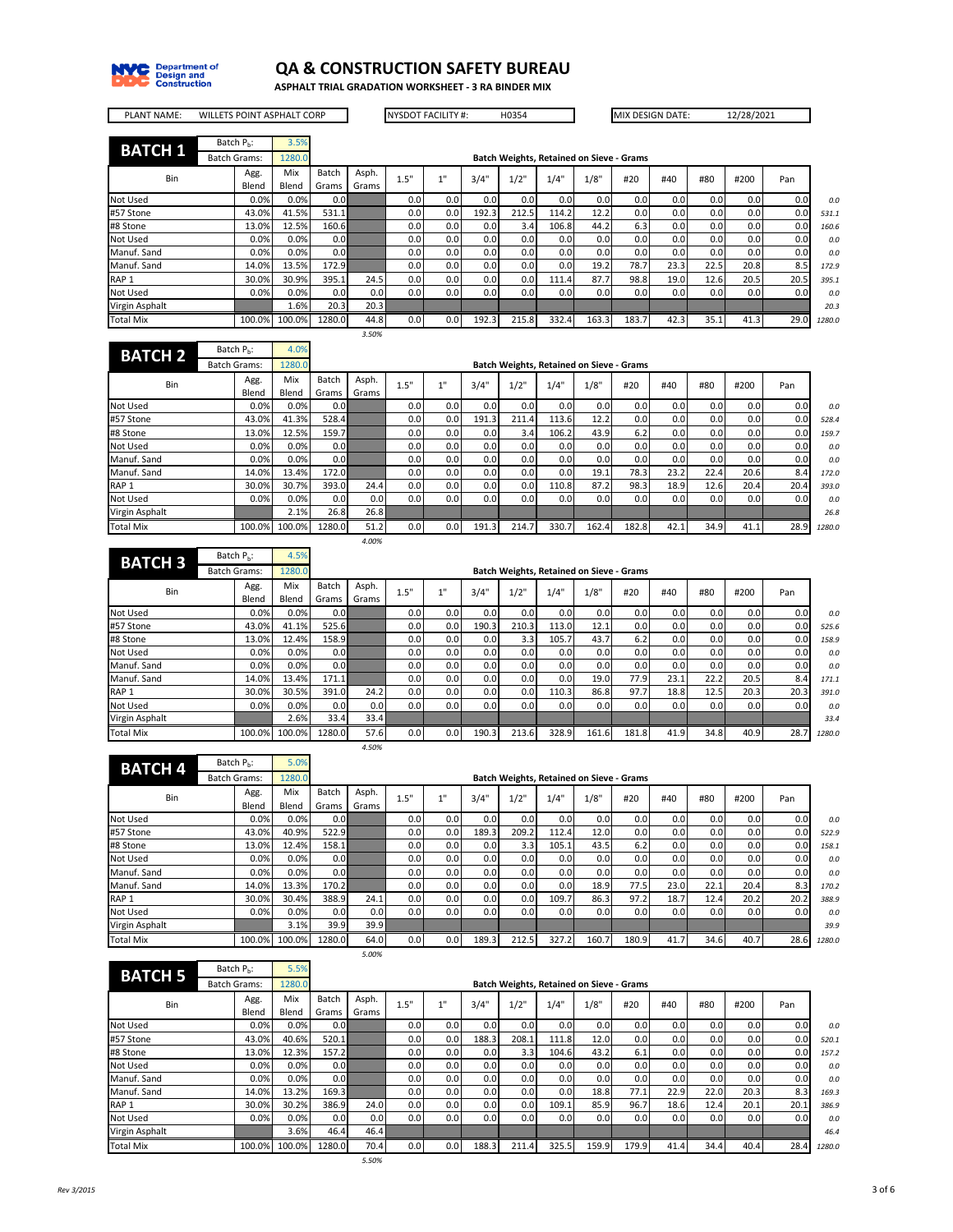

**ASPHALT MAXIMUM DENSITY & MARSHALL PROPERTIES WORKSHEET - 3 RA BINDER MIX**

WILLETS POINT ASPHALT CORP NYSDOT FACILITY #: PLANT NAME: MIX DESIGN DATE:

NYSDOT FACILITY #: HO354

12/28/2021

 $\mathcal{L}_{\mathcal{A}}$ 

## **Theoretical Maximum Specific Gravity Gmm per ASTM D2041**

| <b>Trial Batch</b>                      |        |        |        |        |        |        |        |        |        |        |
|-----------------------------------------|--------|--------|--------|--------|--------|--------|--------|--------|--------|--------|
| IР <sub>ь</sub>                         |        | 3.5%   |        | 4.0%   |        | 4.5%   |        | 5.0%   |        | 5.5%   |
| A) Sample in Air (grams)                | 2220.2 | 2210.0 | 2204.0 | 2210.3 | 2250.2 | 2244.0 | 2215.3 | 2213.5 | 2160.0 | 2159.2 |
| B) Pycnometer in Water (Grams)          | 1285.2 | 1293.4 | 1285.2 | 1293.4 | 1285.2 | 1293.4 | 1285.2 | 1293.1 | 1285.2 | 1293.1 |
| C) Sample & Pycnometer in Water (Grams) | 2641.5 | 2642.8 | 2621.5 | 2636.6 | 2644.2 | 2646.9 | 2617.2 | 2625.4 | 2581.2 | 2589.7 |
| $G_{mm}$ (A/(A+B-C))                    | 2.570  | 2.568  | 2.540  | 2.549  | 2.525  | 2.520  | 2.508  | 2.512  | 2.500  | 2.503  |
| Average $G_{mm}$                        |        | 2.569  |        | 2.545  |        | 2.522  |        | 2.510  |        | 2.502  |
|                                         |        |        |        |        |        |        |        |        |        |        |

| Density Technician: | <b>D. JANIK</b> | Date Tested: | 12/20/2021 |
|---------------------|-----------------|--------------|------------|
|---------------------|-----------------|--------------|------------|

## **Computation of Marshall Mix Properties (75 Blows per Side)**

| Weight                    | SSD    | Weight   | Sample | <b>Bulk SG</b> | Max SG          | % Air   | Unit       | Meas.     | Corr.  | Corr.     | Marshall | Marshall |
|---------------------------|--------|----------|--------|----------------|-----------------|---------|------------|-----------|--------|-----------|----------|----------|
| In Air                    | Weight | In Water | Volume | $G_{mb}$       | Կ <sub>mm</sub> |         | Weight     | Stability | Factor | Stability | Flow     | Quotient |
| Grams                     | Grams  | Grams    | CC     | $- - -$        | $---$           | %       | <b>PCF</b> | Ibs       | Ibs    | Ibs       | 0.01"    | lb/0.01" |
| $\boldsymbol{\mathsf{A}}$ |        |          |        |                |                 |         |            |           |        |           | M        | Ν        |
| $---$                     | $---$  | $---$    | $B-C$  | A/D            | $---$           | (F-E)/F | $E*62.4$   | ---       | $---$  | J*K       | $- - -$  | L/M      |

| <b>TRIAL BATCH 1</b> |        |        |       | $P_b = 3.5\%$ |       |       |      |       |      |   |      |      |     |
|----------------------|--------|--------|-------|---------------|-------|-------|------|-------|------|---|------|------|-----|
| Specimen A           | 1235.5 | 1237.1 | 721.5 | 515.6         | 2.396 | 2.569 | 6.7% |       | 2515 | - | 2515 | 9.5  | 265 |
| Specimen B           | .239.5 | 1241.5 | 723.0 | 518.5         | 2.391 | 2.569 | 6.9% |       | 2600 |   | 2600 | 9.0  | 289 |
| Specimen C           | 1236.1 | 1237.5 | 722.5 | 515.0         | 2.400 | 2.569 | 6.6% |       | 2550 |   | 2550 | 10.0 | 255 |
| Average              |        |        |       |               | 2.396 | 2.569 | 6.7% | 149.5 |      |   | 2560 | 9.5  | 270 |

| <b>TRIAL BATCH 2</b> |        |        |       | $P_h = 4.0\%$ |       |       |      |       |      |   |      |      |     |
|----------------------|--------|--------|-------|---------------|-------|-------|------|-------|------|---|------|------|-----|
| Specimen A           | 1233.3 | 1235.0 | 721.5 | 513.5         | 2.402 | 2.545 | 5.6% |       | 2565 |   | 2565 | 10.5 | 244 |
| Specimen B           | 1236.2 | 1237.1 | 722.9 | 514.2         | 2.404 | 2.545 | 5.5% |       | 2515 | ۰ | 2515 | 9.5  | 265 |
| Specimen C           | 1235.5 | 1237.0 | 722.2 | 514.8         | 2.400 | 2.545 | 5.7% |       | 2555 |   | 2555 | 10.5 | 243 |
| Average              |        |        |       |               | 2.402 | 2.545 | 5.6% | 149.9 |      |   | 2545 | 10.2 | 251 |

|            | <b>TRIAL BATCH 3</b><br>$P_h = 4.5\%$ |        |       |       |       |       |      |       |      |   |      |      |     |
|------------|---------------------------------------|--------|-------|-------|-------|-------|------|-------|------|---|------|------|-----|
| Specimen A | .237.4                                | 239.0  | 726.5 | 512.5 | 2.414 | 2.522 | 4.3% |       | 2755 |   | 2755 | 11.0 | 250 |
| Specimen B | 1237.0                                | .238.8 | 727.3 | 511.5 | 2.418 | 2.522 | 4.1% |       | 2805 | - | 2805 | 11.0 | 255 |
| Specimen C | .238.0                                | 1240.1 | 727.5 | 512.6 | 2.415 | 2.522 | 4.2% |       | 2885 |   | 2885 | 10.5 | 275 |
| Average    |                                       |        |       |       | 2.416 | 2.522 | 4.2% | 150.8 |      |   | 2815 | 10.8 | 260 |

| <b>TRIAL BATCH 4</b> |                    |        |       | $P_h = 5.0\%$ |       |       |      |      |      |      |      |     |
|----------------------|--------------------|--------|-------|---------------|-------|-------|------|------|------|------|------|-----|
| Specimen A           | 1242.2             | 1243.2 | 731.5 | 511.7         | 2.428 | 2.510 | 3.3% |      | 2810 | 2810 |      | 255 |
| Specimen B           | 1244.0             | 1245.0 | 734.2 | 510.8         | 2.435 | 2.510 | 3.0% |      | 2890 | 2890 | 11   | 251 |
| Specimen C           | L <sub>245.1</sub> | .246.3 | 734.0 | 512.3         | 2.430 | 2.510 | 3.2% |      | 2845 | 2845 | 11   | 247 |
| Average              |                    |        |       |               | 2.431 | 2.510 | 3.2% | 151. |      | 2848 | 11.3 | 251 |

|                      | <b>TRIAL BATCH 5</b><br>$P_h = 5.5%$ |        |          |       |       |       |                            |       |      |  |      |      |     |
|----------------------|--------------------------------------|--------|----------|-------|-------|-------|----------------------------|-------|------|--|------|------|-----|
| Specimen A           | 1244.4                               | 1245.9 | 736.8    | 509.1 | 2.444 | 2.502 | 2.3%                       |       | 2800 |  | 2800 | 10.5 | 267 |
| Specimen B           | 1242.9                               | 1243.5 | 734.5    | 509.0 | 2.442 | 2.502 | 2.4%                       |       | 2790 |  | 2790 | 11.5 | 243 |
| Specimen C           | 1246.0                               | 1247.2 | 737.0    | 510.2 | 2.442 | 2.502 | 2.4%                       |       | 2910 |  | 2910 | 12.5 | 233 |
| Average              |                                      |        |          |       | 2.443 | 2.502 | 2.4%                       | 152.4 |      |  | 2832 | 11.5 | 247 |
|                      |                                      |        |          |       |       |       |                            |       |      |  |      |      |     |
| Marshall Technician: |                                      |        | D. JANIK |       |       |       | 12/20/2021<br>Date Tested: |       |      |  |      |      |     |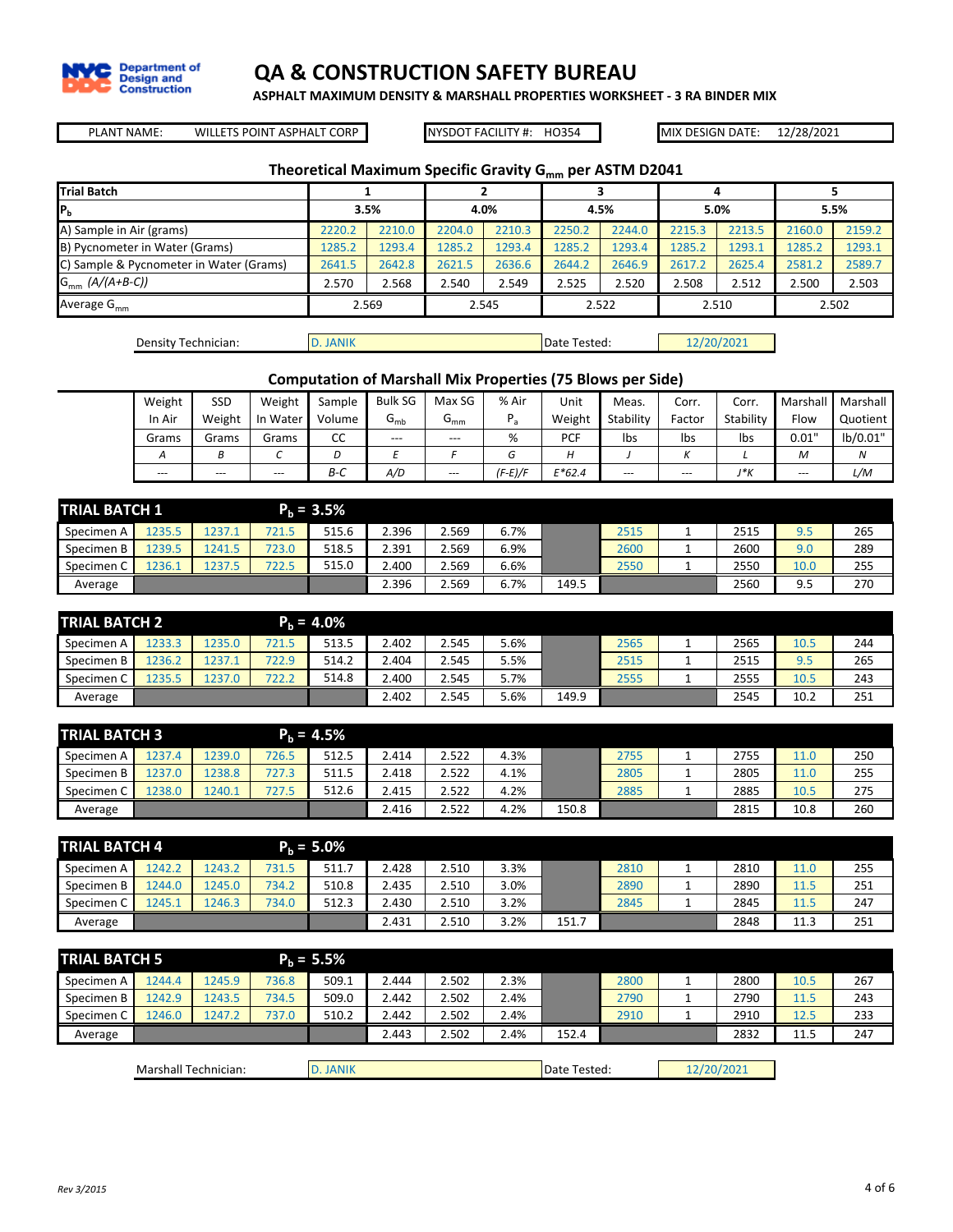

**MIX VOLUMETRIC PROPERTIES WORKSHEET - 3 RA BINDER MIX**

| PLANT:  | <b>WILLETS POINT ASPHALT</b> |               |          | <b>NYSDOT FACILITY #:</b> |        | H0354   | MIX DESIGN DATE:                                             |         | 12/28/2021 |
|---------|------------------------------|---------------|----------|---------------------------|--------|---------|--------------------------------------------------------------|---------|------------|
| Agg.    | <b>Constituent Material</b>  | <b>NYSDOT</b> | $G_{sa}$ | $G_{sb}$                  |        |         | <b>Total Mix Composition by Weight</b><br><b>Trial Batch</b> |         |            |
| Blend % |                              | <b>Source</b> |          |                           | 1      | 2       | 3                                                            | 4       | 5          |
| 0.0%    | Not Used                     | ---           | $---$    | ---                       | 0.0%   | $0.0\%$ | 0.0%                                                         | $0.0\%$ | $0.0\%$    |
| 43.0%   | #57 Stone                    | 8-32R         | 2.745    | 2.700                     | 41.5%  | 41.3%   | 41.1%                                                        | 40.9%   | 40.6%      |
| 13.0%   | #8 Stone                     | 8-32R         | 2.739    | 2.680                     | 12.5%  | 12.5%   | 12.4%                                                        | 12.4%   | 12.3%      |
| $0.0\%$ | Not Used                     | ---           | $- - -$  | $---$                     | 0.0%   | 0.0%    | 0.0%                                                         | 0.0%    | $0.0\%$    |
| $0.0\%$ | Manuf. Sand                  | 8-32R         | 2.692    | 2.656                     | 0.0%   | 0.0%    | 0.0%                                                         | $0.0\%$ | 0.0%       |
| 14.0%   | Manuf. Sand                  | 8-32R         | 2.692    | 2.656                     | 13.5%  | 13.4%   | 13.4%                                                        | 13.3%   | 13.2%      |
| 30.0%   | RAP <sub>1</sub>             |               | 2.695    | 2.646                     | 30.9%  | 30.7%   | 30.5%                                                        | 30.4%   | 30.2%      |
| 0.0%    | Not Used                     |               | ---      | $---$                     | 0.0%   | 0.0%    | 0.0%                                                         | 0.0%    | $0.0\%$    |
|         | Virgin Asphalt               |               |          |                           | 1.6%   | 2.1%    | 2.6%                                                         | 3.1%    | 3.6%       |
| 100.0%  |                              |               |          |                           | 100.0% | 100.0%  | 100.0%                                                       | 100.0%  | 100.0%     |

|                | <b>Mix General Properties</b>       |  |       |       | <b>Trial Batch</b> |       |       |
|----------------|-------------------------------------|--|-------|-------|--------------------|-------|-------|
|                |                                     |  | 1     | 2     | 3                  | 4     | 5.    |
| P <sub>b</sub> | Percent Total Asphalt Binder, %     |  | 3.5%  | 4.0%  | 4.5%               | 5.0%  | 5.5%  |
| $P_{ba}$       | Percent Absorbed Asphalt Binder, %  |  | 0.43% | 0.46% | 0.39%              | 0.51% | 0.69% |
| $P_{be}$       | Percent Effective Asphalt Binder, % |  | 3.09% | 3.56% | 4.13%              | 4.51% | 4.84% |
| DP             | <b>Dust Proportion</b>              |  | 0.8   | 0.9   | 1.0                | 1.1   | 1.2   |
| $G_{mm}$       | Mix Maximum Specific Gravity        |  | 2.563 | 2.545 | 2.522              | 2.510 | 2.502 |
| $G_{mb}$       | Mix Bulk Specific Gravity           |  | 2.396 | 2.402 | 2.416              | 2.431 | 2.443 |
| $G_{sb}$       | Aggregate Bulk Gravity              |  | 2.678 | 2.678 | 2.678              | 2.678 | 2.678 |
| $G_{se}$       | Aggregate Effective Gravity         |  | 2.708 | 2.710 | 2.705              | 2.714 | 2.727 |
| $G_{sa}$       | Aggregate Apparent Specific Gravity |  | 2.722 | 2.722 | 2.722              | 2.722 | 2.722 |

|            | <b>Mix Acceptance Properties</b>                                    |       | High  | <b>Trial Batch</b> |       |       |       |       |  |  |  |  |
|------------|---------------------------------------------------------------------|-------|-------|--------------------|-------|-------|-------|-------|--|--|--|--|
|            |                                                                     | Limit | Limit |                    |       |       |       |       |  |  |  |  |
| <b>VMA</b> | Voids in Mineral Aggregate, %                                       | 13.5% |       | 13.6%              | 13.8% | 13.7% | 13.7% | 13.7% |  |  |  |  |
|            | Note: All five trial batches must meet the minimum VMA requirement. |       |       |                    |       |       |       |       |  |  |  |  |
| <b>VFA</b> | Voids Filled with Asphalt, %                                        | 65%   | 75%   | 50.4%              | 59.3% | 69.4% | 76.9% | 82.7% |  |  |  |  |
| $P_a$      | Percent Air Voids, %                                                | 3.0%  | 5.0%  | 6.7%               | 5.6%  | 4.2%  | 3.2%  | 2.4%  |  |  |  |  |
|            | Marshall Stability (Corrected), lb                                  | 1500  |       | 2560               | 2545  | 2815  | 2848  | 2832  |  |  |  |  |
| ---        | Marshall Flow, 0.01"                                                | 8     | 12    | 9.5                | 10.2  | 10.8  | 11.3  | 11.5  |  |  |  |  |
| $- - -$    | Marshall Quotient, lb/0.01"                                         | 150   |       | 270                | 251   | 260   | 251   | 247   |  |  |  |  |